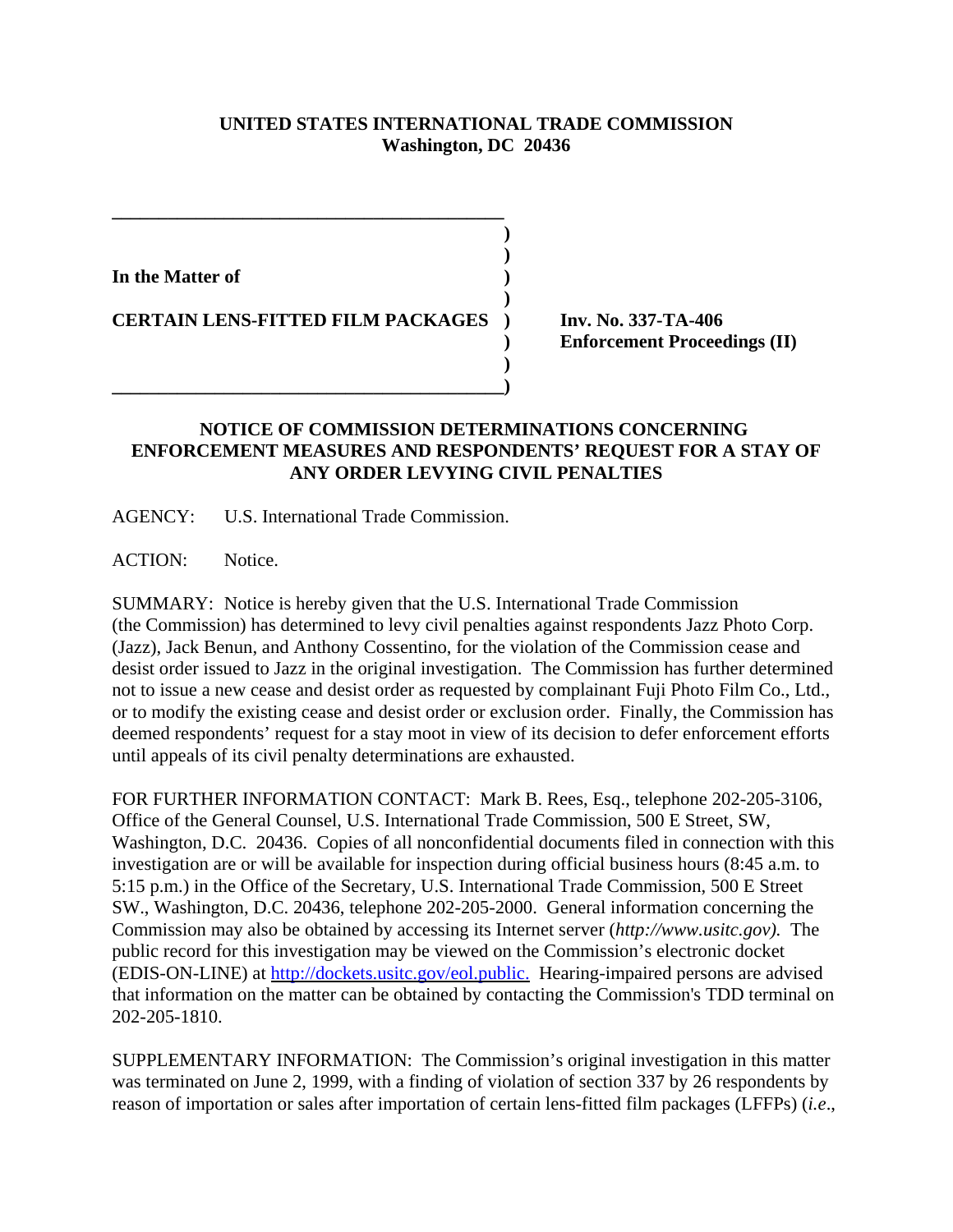disposable cameras) that were found to infringe one or more claims of 15 patents held by complainant Fuji Photo Film Co. (Fuji). 64 *Fed. Reg*. 30541 (June 8, 1999). The Commission issued a general exclusion order, prohibiting the importation of LFFPs that infringe any of the claims at issue, and issued cease and desist orders to twenty domestic respondents. *Id.* The Commission's orders were upheld by the U.S. Court of Appeals for the Federal Circuit. *Jazz Photo Corp. v. Int'l Trade Comm'n*, 264 F.3d 1094 (Fed. Cir. 2001), *cert. denied*, 536 U.S. 950 (2002).

On September 24, 2002, the Commission initiated enforcement proceedings under Commission rule 210.75(b) against Jazz and Messrs. Benun and Cossentino (enforcement respondents), at the request of complainant Fuji. The Commission referred the proceedings to the presiding Administrative Law Judge (ALJ) to determine whether enforcement respondents had violated the general exclusion order or cease and desist orders issued by the Commission on June 2, 1999, and to recommend appropriate enforcement measures if necessary. 67 *Fed. Reg.* 61152 (September 27, 2002).

On April 6, 2004, the ALJ issued his Enforcement Initial Determination (EID) in which he found a violation of the general exclusion order and cease and desist order by respondents. He ultimately recommended penalties of \$13,675,000 against Jazz and Mr. Benun, jointly and severally, and \$154,000 against Mr. Cossentino, for violation of the cease and desist order. He also declined Fuji's request to recommend modification of the existing orders or the issuance of new orders.

Fuji, Jazz, Mr. Benun, and Mr. Cossentino timely filed petitions for review. All parties, including the investigative attorney (IA), filed responses. Based on the petitions and responses, and the record developed below, which fully supported the EID's violation findings (including that Messrs. Benun and Cossentino were subject to individual liability under the circumstances), the Commission determined not to review the violation findings and thereby adopted them. 69 *Fed. Reg.* 46179-80 (Aug. 2, 2004). The Commission then requested, *per* the two-phase review established in the notice of initiation, separate briefing on whether to adopt the specific enforcement measures recommended by the ALJ.

The Commission received briefs and responses from all parties. Based upon its consideration of the EID, the submissions of the parties, and the entire record in this proceeding, the Commission adopts the EID's recommendations and analysis concerning enforcement measures*,* except as otherwise noted or supplemented in its order and opinion (to be issued later). Accordingly, and subject to final adjudication of any appeal of the same, the Commission has determined to impose a civil penalty in the amount of \$13,675,000 against Jazz and Mr. Benun, jointly and severally, based on a daily penalty rate of \$25,000 and 547 violation days. Against Mr. Cossentino, the Commission has determined to impose a civil penalty in the amount of \$119,750, based on a daily penalty rate of \$250 and 479 violation days.

The Commission has further denied Fuji's request for additional injunctive or other relief. Finally, with respect to respondents' request to stay enforcement of any order assessing civil penalties, the Commission finds that such relief is unnecessary and the request thus moot because, in this case, the Commission will not pursue enforcement efforts prior to the exhaustion